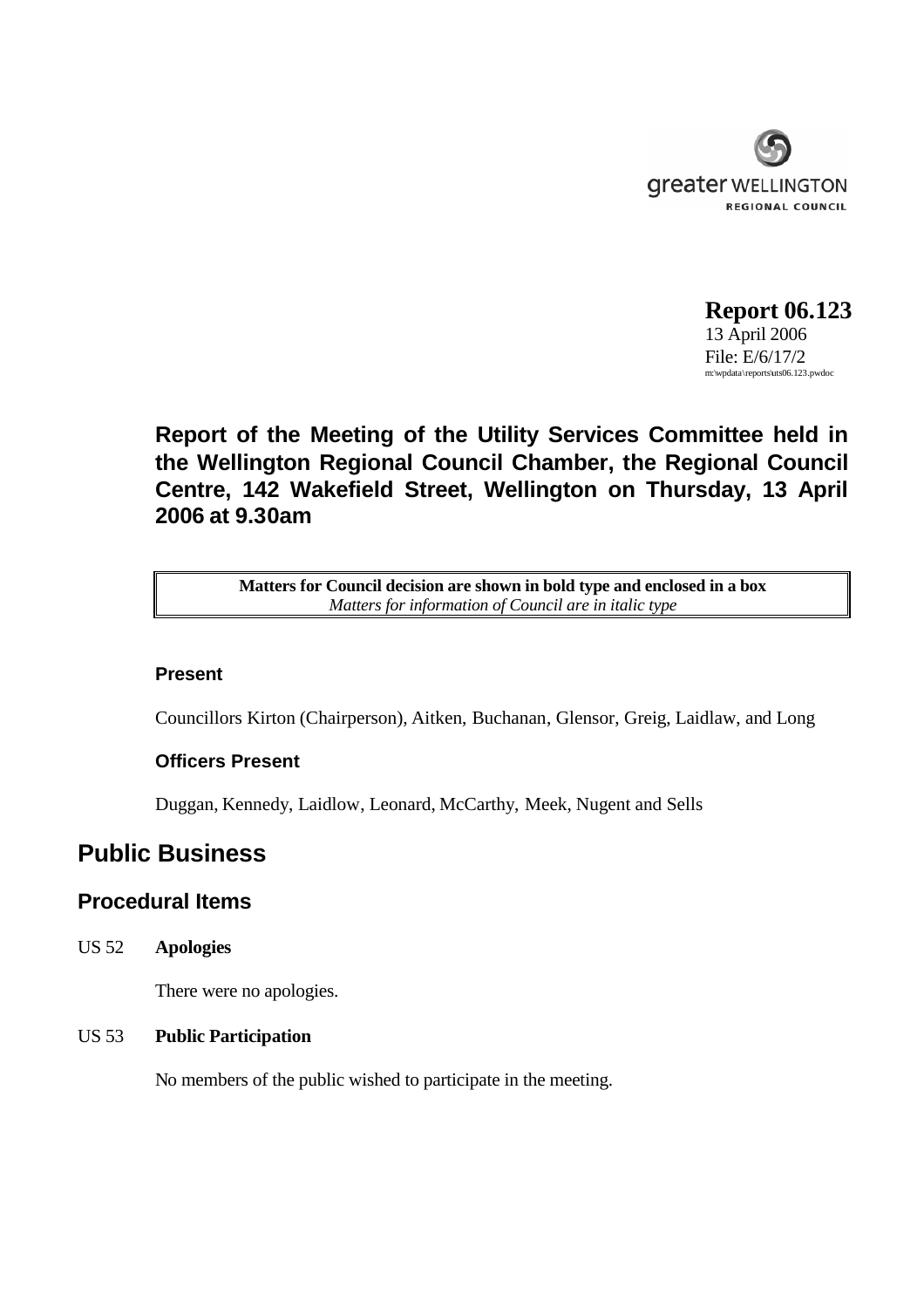#### US 54 **Confirmation of Minutes**

*Resolved (Cr Glensor/Cr Long)*

*That the Committee*

*Confirms the minutes of 16 February 2006, Report 06.47.*

### **Matter for Decision**

#### US 55 **Communications Strategy for the Water Source Development Strategy**

**Report 06.116** File: B/21/03/02

*Resolved (Cr Buchanan/Cr Aitken)*

*That the Committee*

- *(1) Receives the report.*
- *(2) Notes the need for flexibility in the communications strategy for water source development.*
- *(3) Notes that the content of a long-term communications strategy for demand management will be informed by our customers' response to the co-ordinated water management plan that is currently under development.*
- *(4) Requests that the water supply communications strategy interface closely with the Council's wider engagement with the regional community on the future management of water.*

### **Matter for Information**

#### US 56 **Divisional Report for Period ending 28 February 2006**

**Report 06.118** File:  $O/02/01/10$ *Resolved (Cr Aitken/Cr Greig) That the Committee:*

- *(1) Receives the report.*
- *(2) Notes the content of the report.*